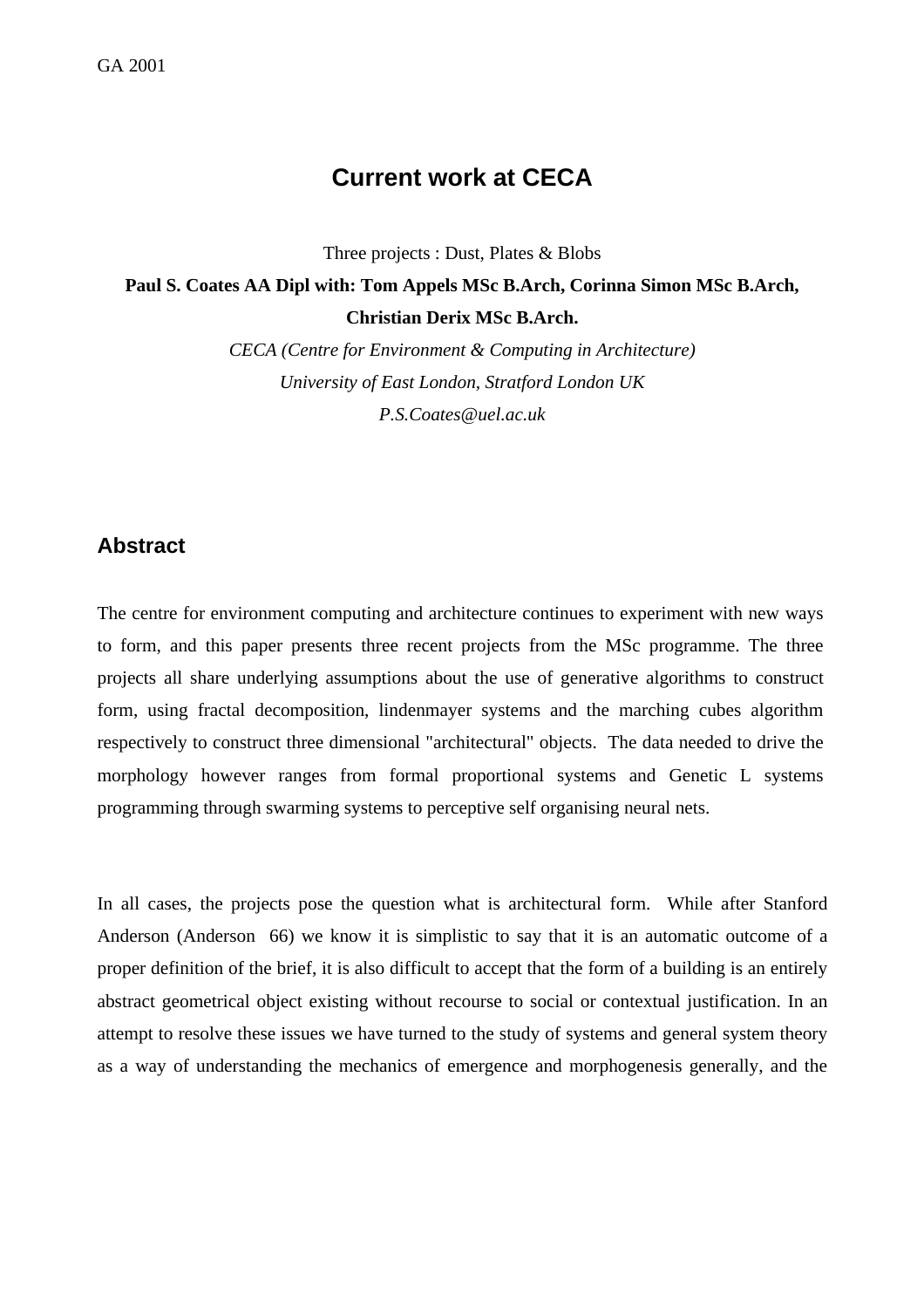relationship between form and function in objects in the world, and current theories of cognition to help understand the relationship between form space and people

### **DUST**



Tom Appels takes the abstract formal position based on the Belgian theorist Van der Laan(V D Laan 83,97) in his fractal decomposition algorithm, and we have had many discussions about the "architecturalness" of the outcomes. The visual appropriateness of many of the outcomes (one example has a close similarity to Aldo Van Eyks school designs) probably reflects the fact that many buildings do have self similarity over a range of scales, and that well chosen systems of sizes and ratios will look sensible and human scaled.

It is no surprise that these outcomes have a Dutch feel, as the system of proportionally related cuboids with everything at right angles to everything else is of course the foundation of De Stijl



(Kruijtzer 98) and the austere architectonics of the modern movement Toms palette is similarly restricted, and though Van Der Laan was not known to the founders of the heroic period in Dutch and German architecture in the early  $20<sup>th</sup>$  century, the general tone of aesthetic purism was certainly a shared goal of many designers at the time.

**Fig 2 fractal decomposition of a plate**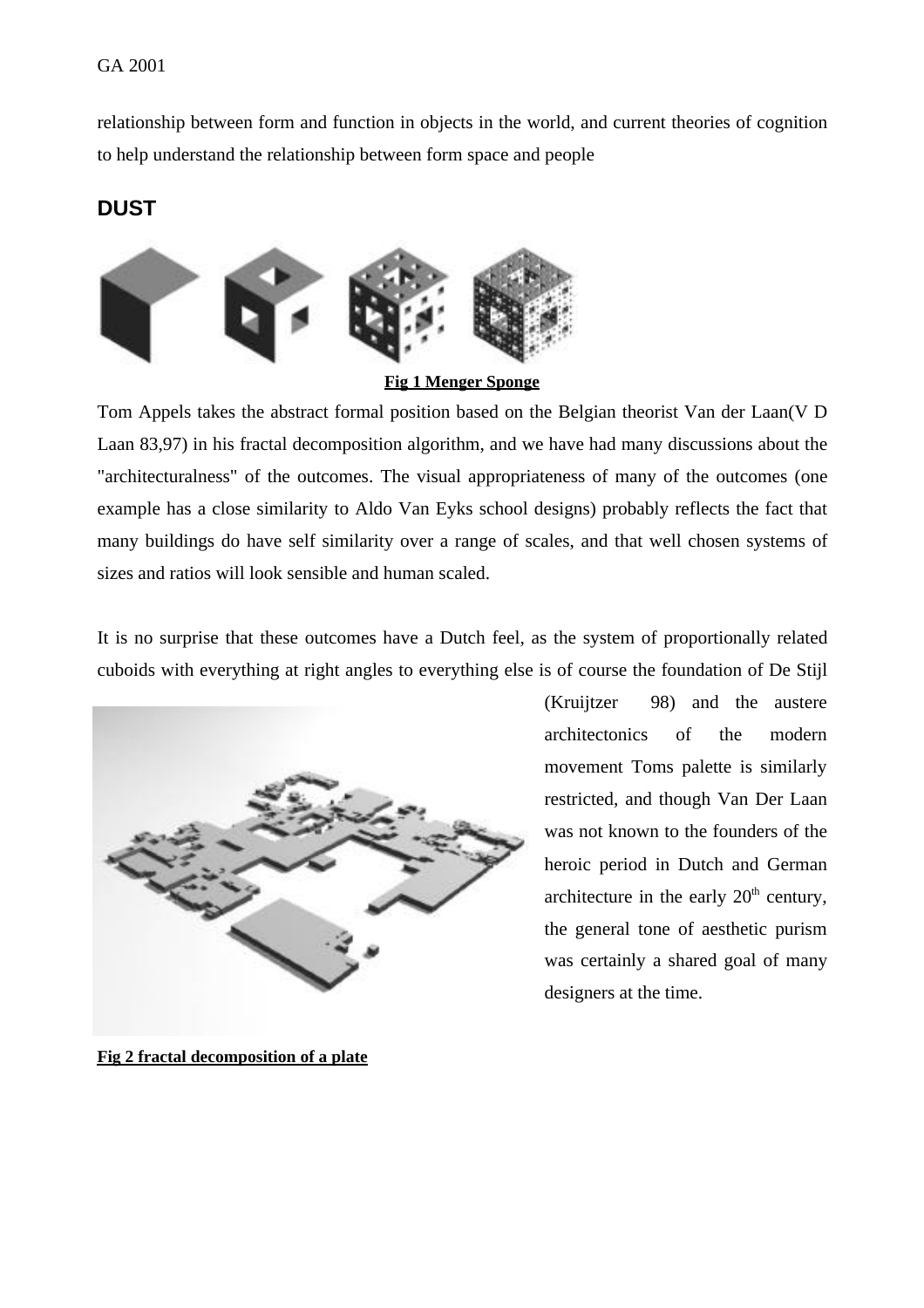Van d laan's idea, in common all theorists who propose such things (Vitruvius, Corbusier etc)(Corbusier 1955) is that townscapes, buildings, rooms, furniture and details should be derived in succession from each other, with the fundamental constants being human sized numbers and proportions; architecture after all is habitable space, and the inhabitants are human beings.

Tom's research began with defining the proportional systems and thus the library of forms to be used at various scales. These were taken from Van de Laan's "FormBank".



**Fig 3 Van De Laan's Form bank**

To begin with we adapted the CECA Genetic Programming program (Coates Makris / Hazarika / Jackson / Braughton 95,96,99) to experiment with random collections of such forms with the intention of evolving "hopeful" agglomerations.

In this system the s-expression is made up of functions (such as move copy delete union

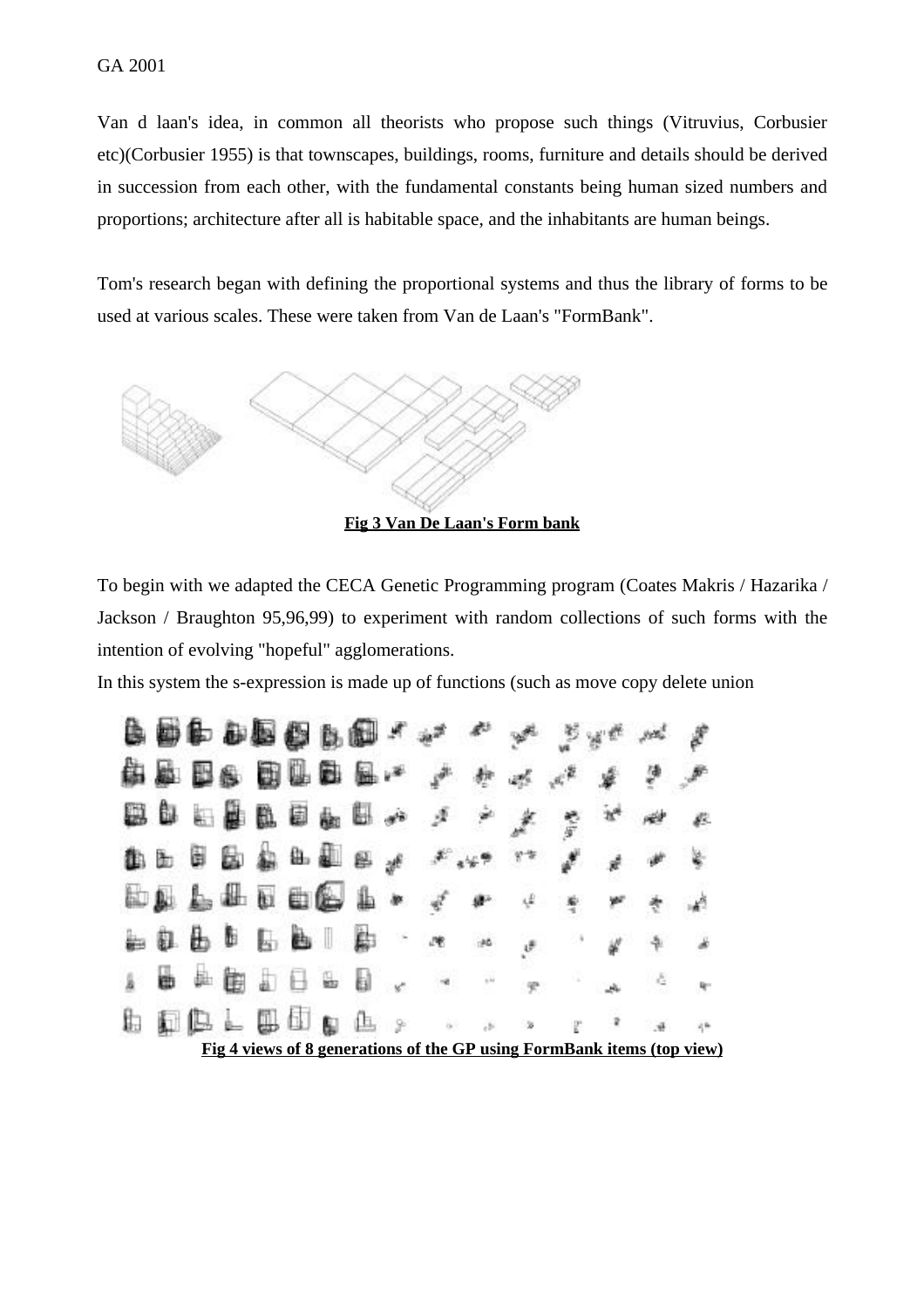difference etc) and terminals (the library of VDLaan's form bank). Individuals are generated by evaluating the s-expression as a lisp function, which as a side effect instantiates the solid geometry as an object (Coates 1999). While this may have been eventually possible, the need to define a very large number  $(500)$  of primitive objects as terminals meant that very long trials would have been needed to search the design space, and the alternative (generating random combinations of length width and height from the library of forms) compromised the integrity of the genome, leading to unpredictable results and lack of useful inheritance between generations. (See appendix 1 for a discussion of this problem)

Instead of an agglomerative approach (building up form by agglomerating collections of library forms) it was decided to adopt the decomposition strategy instead, where, starting with a cuboid of given (building size) dimensions, the block is sliced up into rules based (library shape sizes) chunks, some of which are retained for further slicing recursively. This is the equivalent to generating a fractal dust in 3d, where the dustyness is determined by the user defined proportion of lumps thrown away.



**Fig 5 block and plate decomposition experiments**

The system is clearly related to the menger sponge, which like all fractals has the curious property of having finite volume but a surface area tending towards the infinite.



**Fig 6 block and cube experiments (with delete replaced by transparency)**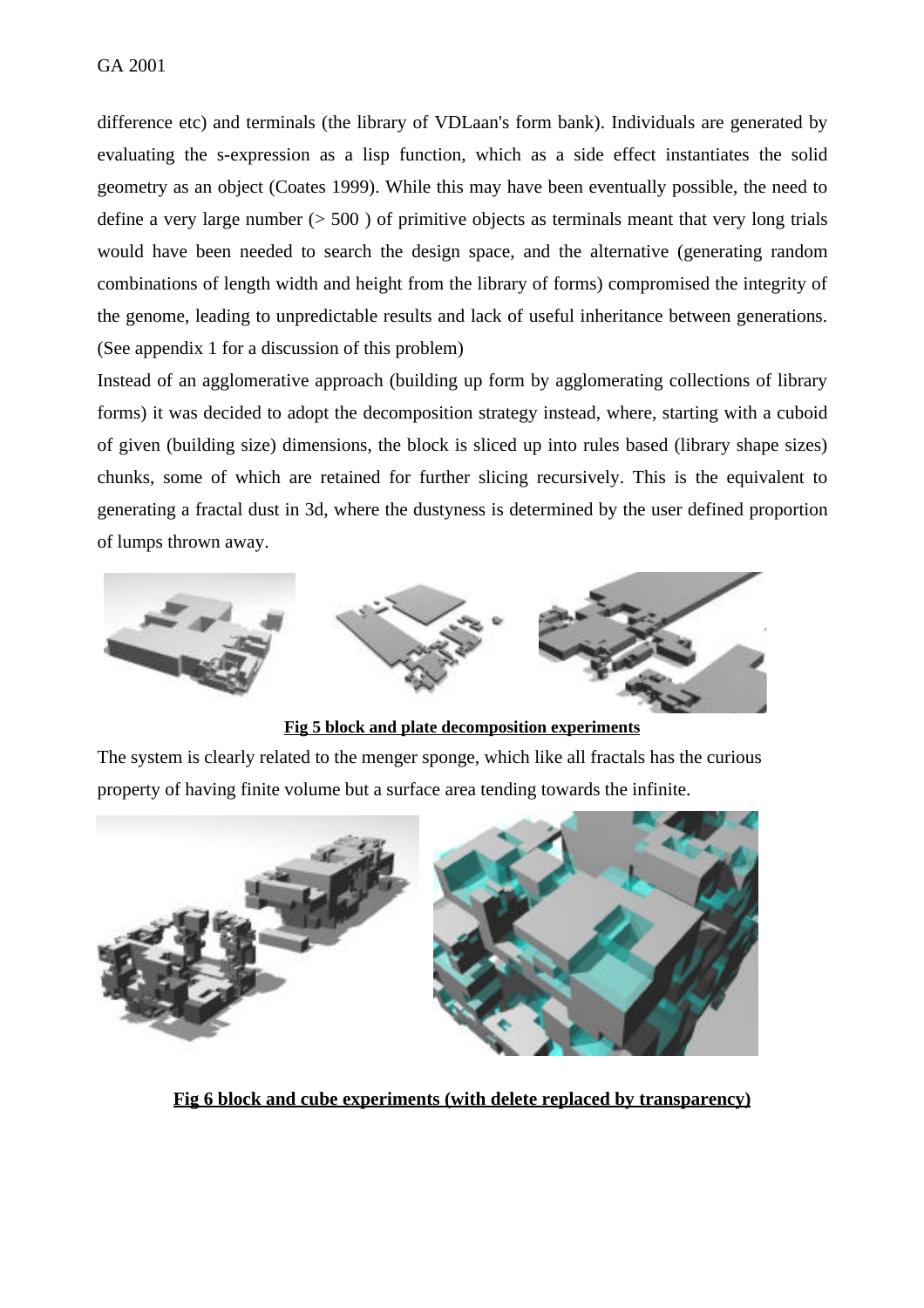The pure recursive system was further elaborated by setting up different values for amount of slicing, proportional system and keep/delete ratios for each level of recursion (there were usually only 3 levels, to correspond to VDLaan's three orders of size) This allows fine tuning of the outcome, (i.e. keeping only few blocks at the first recursion leads to a spread out pavilion like morphology, while the reverse leads to denser more detailed single masses - the villa or palace perhaps.)

## **PLATES**

The following project explores a way of developing form as the emergent property of the interaction between a form making process (Lindenmayer systems (Lindenmeyer & Prusinkiewicz. 88 90) and an automatic reading of the dynamics of occupation using swarming agents. Rather than form as an end in itself, it is the by-product of the structural coupling between two open systems: the evolving L-system and the swarms of interacting virtual agents. (See appendix 2 for a technical presentation of the ideas about autopoesis and structural coupling)

Using L-systems with GP has been an on going experiment at CECA, with a variety of approaches to form generation ranging from the "balls in space" approach where the production system determines the position of points in space (represented as spheres in the isospatial system) (Coates 95) through simple insertion of cylinders as in the 3D branching structures, to more complex edge / node rewriting systems for inserting different 3d objects with a series of production rules. (Coates 1999) In general such systems rely on evolving the production system at the heart of the L-system; i.e. the genome is the right hand side of the production system, written in l-system symbols. Since the symbol string is represented in normal lisp format as a succession of atoms and lists, it can be used as an s-expression and the normal operators of crossover and mutation can be done a la Koza. (Koza 92) and Jacob (Jacob 94)

In Corinna Simon's experiments the l-system was initially defined as an edge rewriting system with two left-hand sides and two right hand sides, whose most simple expression was a branching sequence of hexagonal plates.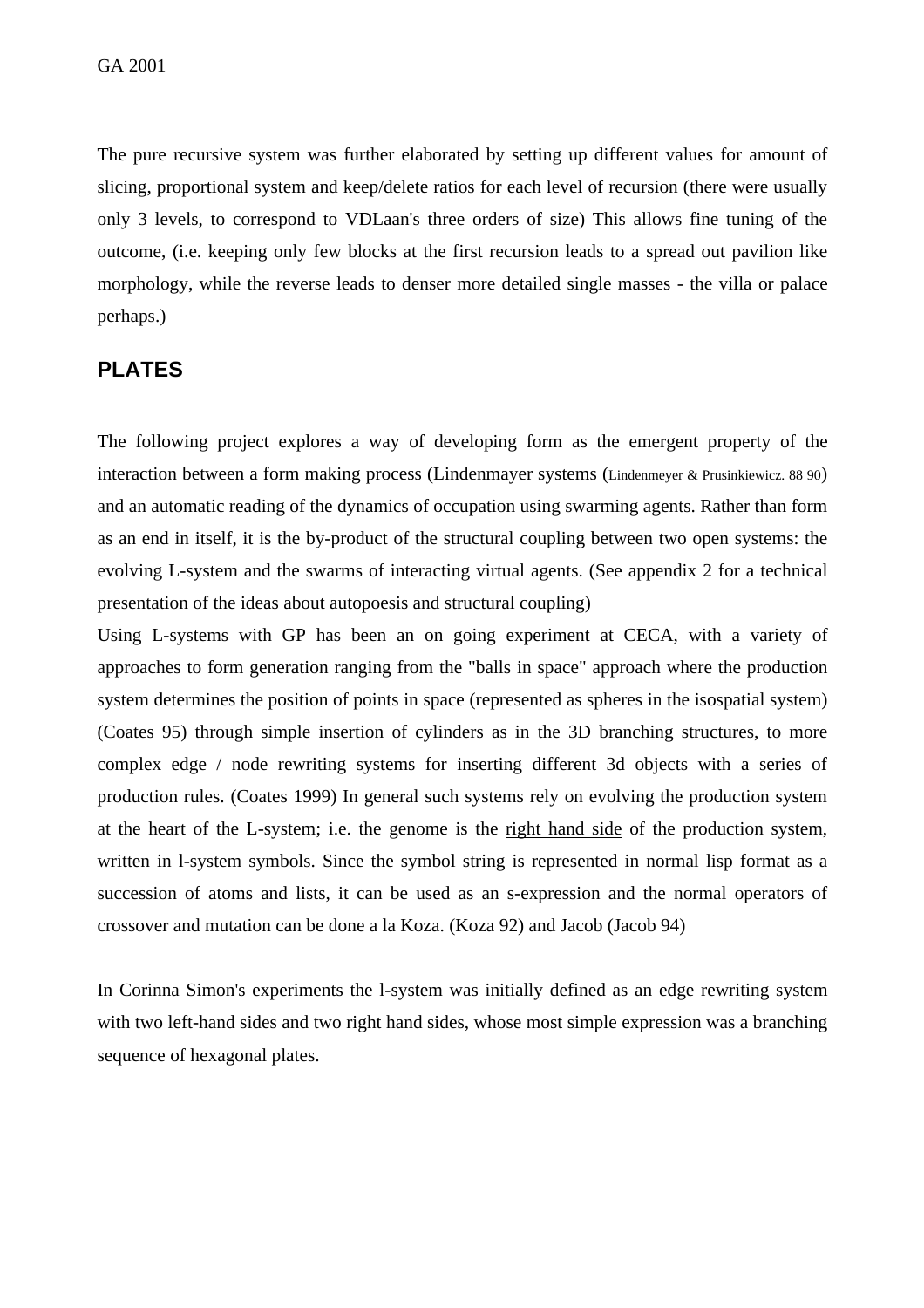

#### **Fig 7 edge rewriting line system for generating hexagonal arrays**

 $A > (B y + F y - A)$  $B > (y - F y + F y + F y + F y + F y + F y - F y + F B)$ 

The symbols are :

F draw a line

 $Y$  yaw  $(+ or -)$ 

P pitch  $(+ or -)$ 

R roll  $(+ or -)$ 

Where the angles for the rotations are 120 degrees

Which allows the production of lines in 3D space.

Subsequent experiments lead to adopting a simpler node rewriting system where the draw



function was reduced to inserting a hexagonal plate.

#### **Fig 8 1 2 3 & 4 recursions of hexagonal plate L-System**

 $F > (F y - y - (y - y - F) r + y - y - (y + y + F))$ 

In this case the yaw angle is 120 degrees and the roll and pitch angles are 10 degrees.

This was chosen because the task of the system was not to build a skeletal structure ( the familiar branch/leaves scenario of plant models cf. Lindenmeyer A Prusinkiewicz. P 88 90) but to develop an areal surface structure as explored by Kaandoorp (Kaandoorp94) in his work on sponges. A sponge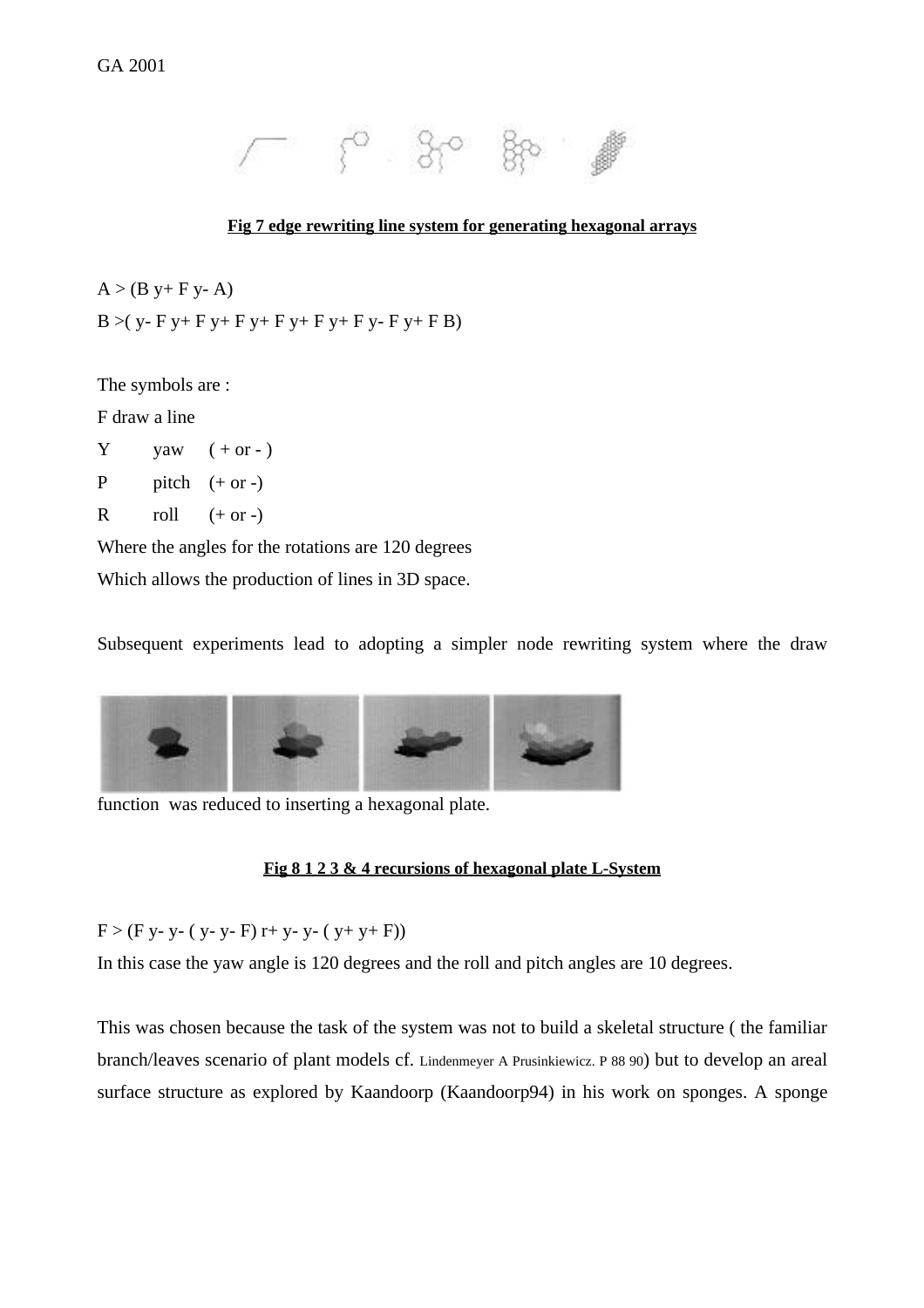develops in a milieu of water born particles and its shape is the result of the attempts by the sponge to absorb the maximum amount of particles of food floating by in the current. In these experiments the l system was evolving in an environment of swarming perceptive agents whose behaviour was initially independent of the plate structure (as in the food particles) but where a feedback loop was implicated in coupling the evolution of the l-system with the developing swarm environment.



**Fig 9 branching structures evolved using the plates L-System**

The definition of a fitness function based on the swarm allows natural selection amongst the lsystems, rather than relying on the eyeball test, and provides a closed loop which automatically evolves towards a result where the swarming agents and the plate system are in balance.



#### **Fig 10 Some multi-layered structures**

The figures illustrate the range of morphologies the L-System can adopt with flat or curved plates and single or multiple layers, and figure 11 shows that the evolutionary system has to not only develop a good spread or cover over the swarm, but also has to avoid inefficient duplication of plates.



**Fig 11 Inefficient and efficient growth**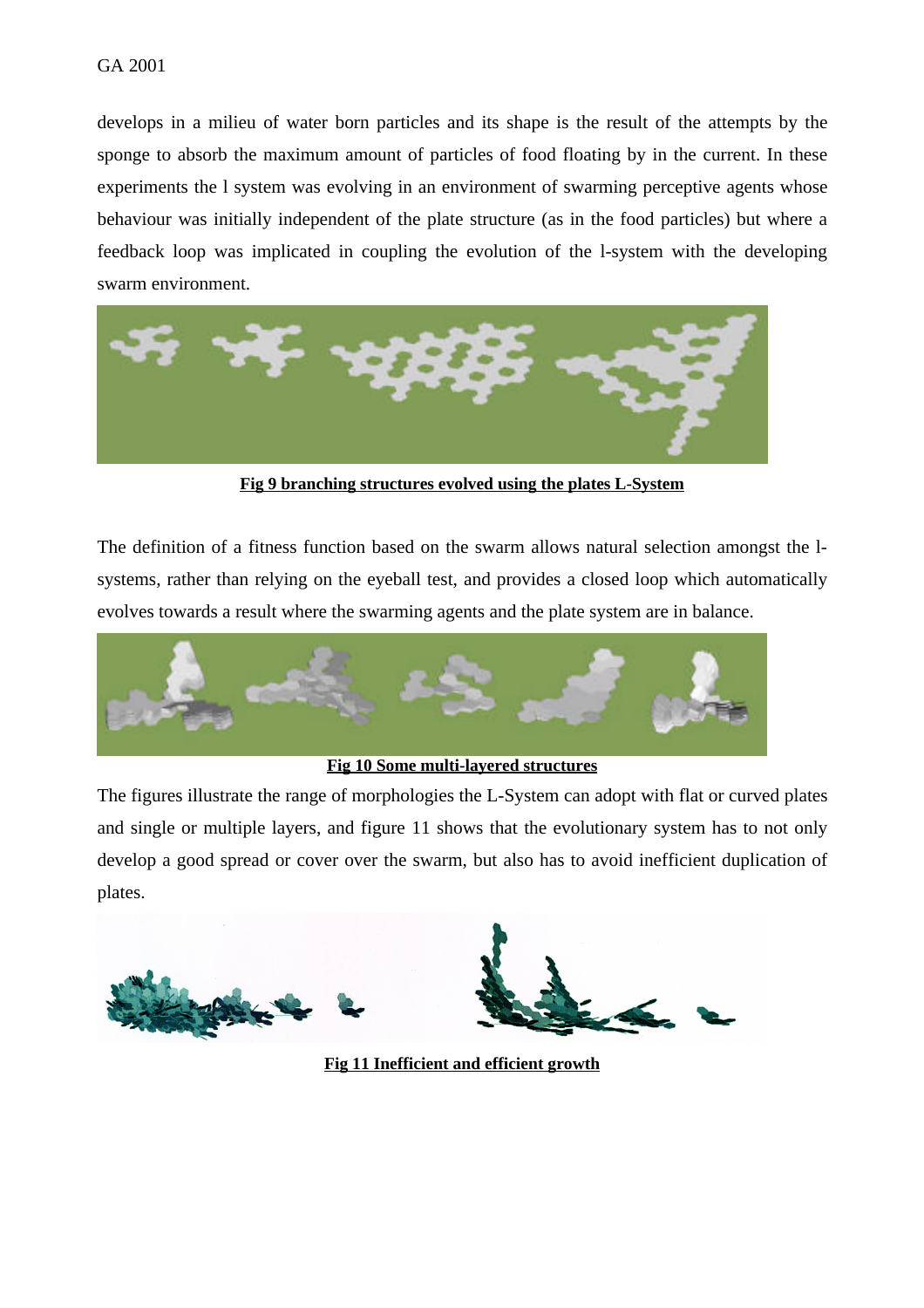The project is very abstract and must be seen as part of a long-term debate about the possibilities of exploring urban dynamics. However, it is based on a very particular observation of land use in Kings Cross railway lands in London, which is modelled by swarms. (Langton 92 ) CECA has been exploring swarming behaviour for some time as another way of exploring emergent forms of spatial occupation. (Coates 99)

The swarms (which are essentially 2d walkers ) represent the idea that in certain situations (in derelict or underused land) land use can change by opportunistic occupation of land with a series of complementary activities, which encourage further infection (as it were) eventually leading to a new set of uses and with them urban fabric and infrastructure.

In this abstract model, the swarming agents represent these activities, and the l-system the infrastructure, which tries to evolve to cover the most activities, represented by markers dropped by the agents when complementary activities are recognised. These markers represent the food for the l-system, more markers found  $=$  greater fitness in an individual l-system.

The feedback between the swarming agents is the standard one of each agent moving towards the nearest other agents of the same type. There are five types of agent representing the five activities found on the site. When agents of different types meet, they can optionally drop a marker (if the agents are complementary). Since the different agent types swarm individually, a meeting of two different types typically also means that two swarms have met, leading to many markers being dropped.



### **Fig 12 The evolution of the swarms**

The feedback between the growing/evolving L-System and the agents is that when the L-System "covers" a marker, it is recognised and labelled (turned red). This feeds back to the swarm mechanism, since the agents are encouraged to drop new markers in the neighbourhood of a red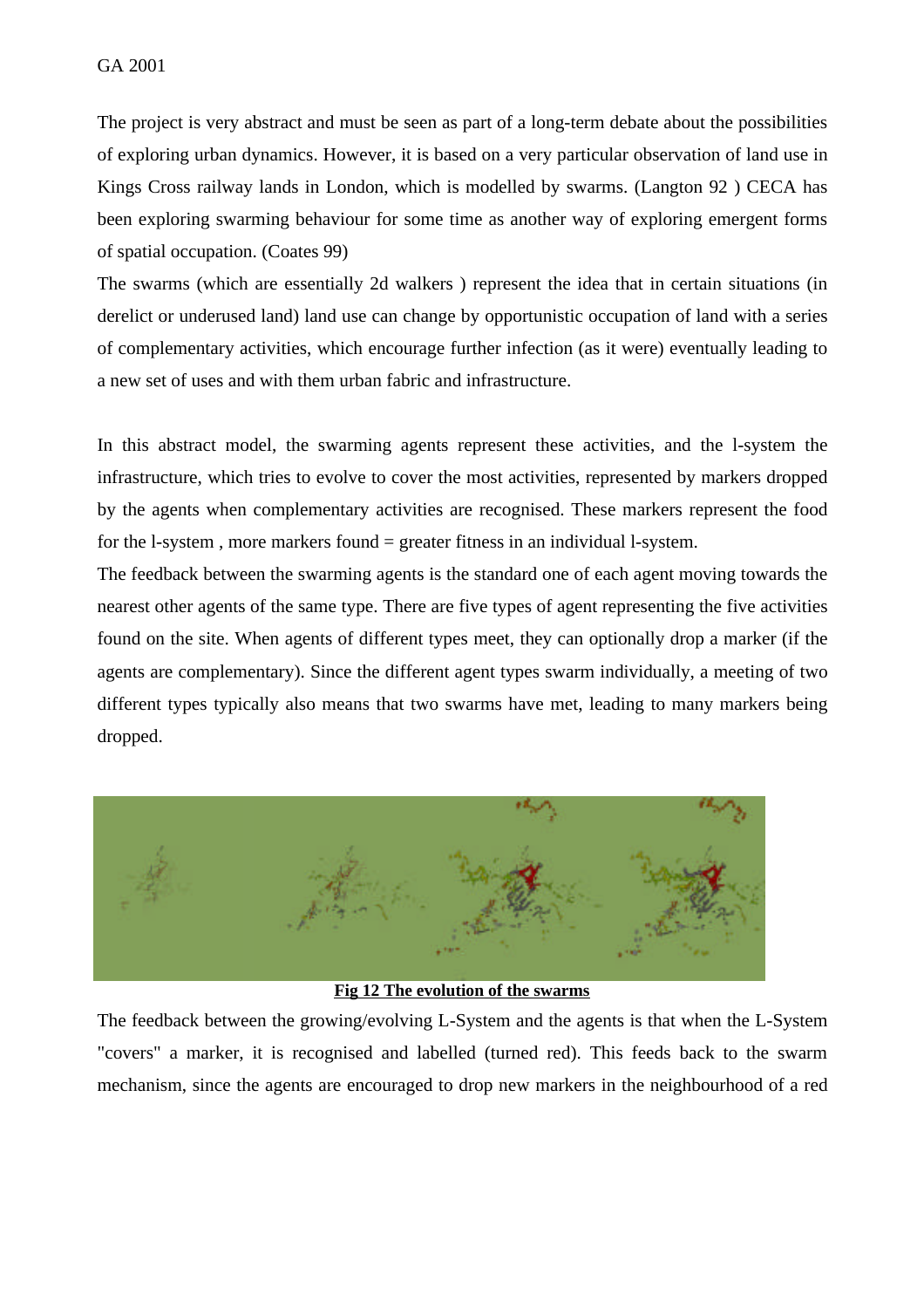marker. Thus, the two systems are coupled, with the agents initially seeding the site, and the GP l-system attempting to evolve an efficient infrastructure whose fitness function is: Number of markers covered - number of hexagonal plates used in the construction

In this way the two systems (the swarm and the GP) are coupled together, with the agents initiating spatial occupation, the GP / marker/swarm system gradually herding the emergent occupation into spatially coherent areas in order to maintain its own organisational integrity ( maximum food per unit of structure in the terminology of the sponge model)



**Fig 12 Some final results of coupled systems**

The end result of this coupling is an emergent occupation which provides optimal local correlation between uses (as defined by the agent correspondences set as part of the swarm system) and an optimal global relationship between these uses and the infrastructure needed to service them.

### **BLOBS**

Traditionally space is regarded as leftover from human interventions, delineating shells or objects. Space could only change if men chose to manipulate the built environment, making space a dependent static entity [Derix and Thum, 2000]. This perception rests within our nature as living systems; we are embedded in the biophysical world where our primary senses as vision or touch perceive physical entities (high quantities or clusters of atoms or molecules) over nonphysical [Miller and Lenneberg, 1978]. The non-physical represents our blind spot. Thus, we create in our psychic and communication system thought constructs and semantics that are based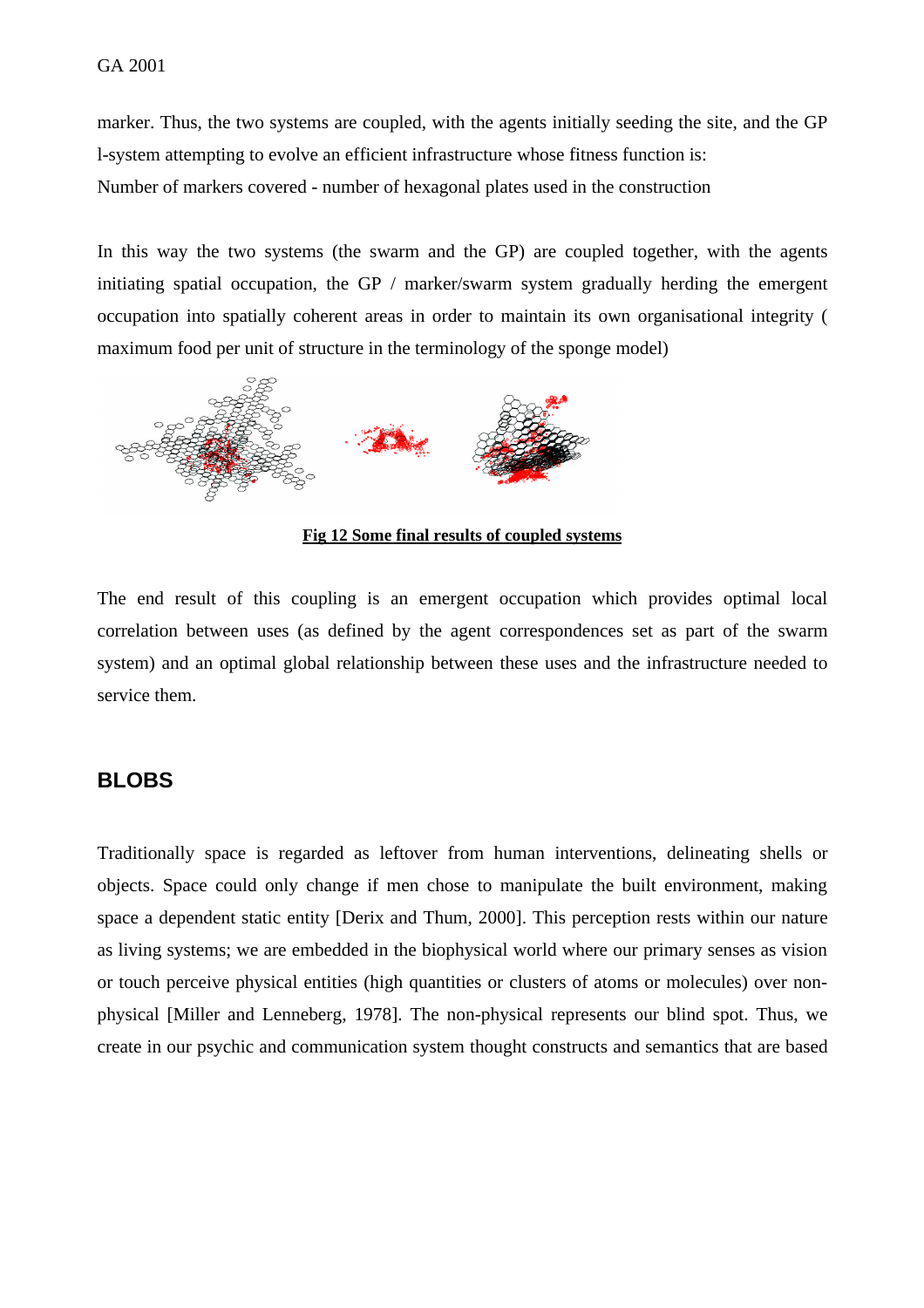on physical experience. Although Luhmann gives the communication its autonomy, its elements are essentially embedded via the psychic system in the neuro-physiological and organic system.

Architectural theorists like Bill Hillier [1996] and Christopher Alexander [1965] have generated an understanding of a systemic structure of space or rather the city and of networks of relations within those structures. This project goes a step further and proposes space as an autopoietic system that produces its elements and relations through operational closure by itself [Derix and Thum, 2000]. Further, if space was to be assumed an autopoietic system, then it will be capable of structural coupling with other autopoietic systems, like actions of people that belong to the social system, or others. (see appendix 2)

Additionally, according to Luhmann all autopoietic systems are capable of observation [Kneer and Nassehi, 1993]. The operation of observation can take its own observations and actions as reference leading to self-observation. Re-computations of descriptions of itself generate the possibility of self-differentiation giving rise to the opportunity of spatial sub-systems. These spatial sub-systems generate their options for adaptation to contextual perturbations. The architect knows neither the functionally differentiated sub-systems nor their options for structural change. The speculation arises, that spaces can differentiate into sub-systems where the human psychic or communication can't observe and describe any differences [Derix and Thum, 2000]. In other words people might be occupying spaces and spaces might be occupying social fields with reciprocal ignorance. The neuro-physiological and organic system might be able though, to enter structural coupling with those undetected sub-spaces and generate options for mutual adjustments within a consensual domain. That could be a reason why one can see spaces being differently used than the planner had in mind and couldn't predict, especially salient as an example is Brasilia.

#### **AN ARTIFICIAL NEURAL NETWORKS MODEL**

Understanding that space as we can't see and describe it is a dynamic system, which through its operational closure generates its own elements and relations that it self-organises through second order observation, the epistemological approach to space formation and interpretation must shift. The systemic structuring of space hides on the side of the distinction that we cannot describe - the non-physical - our blind spot. Since we can't linearly cause change in spatial systems, designers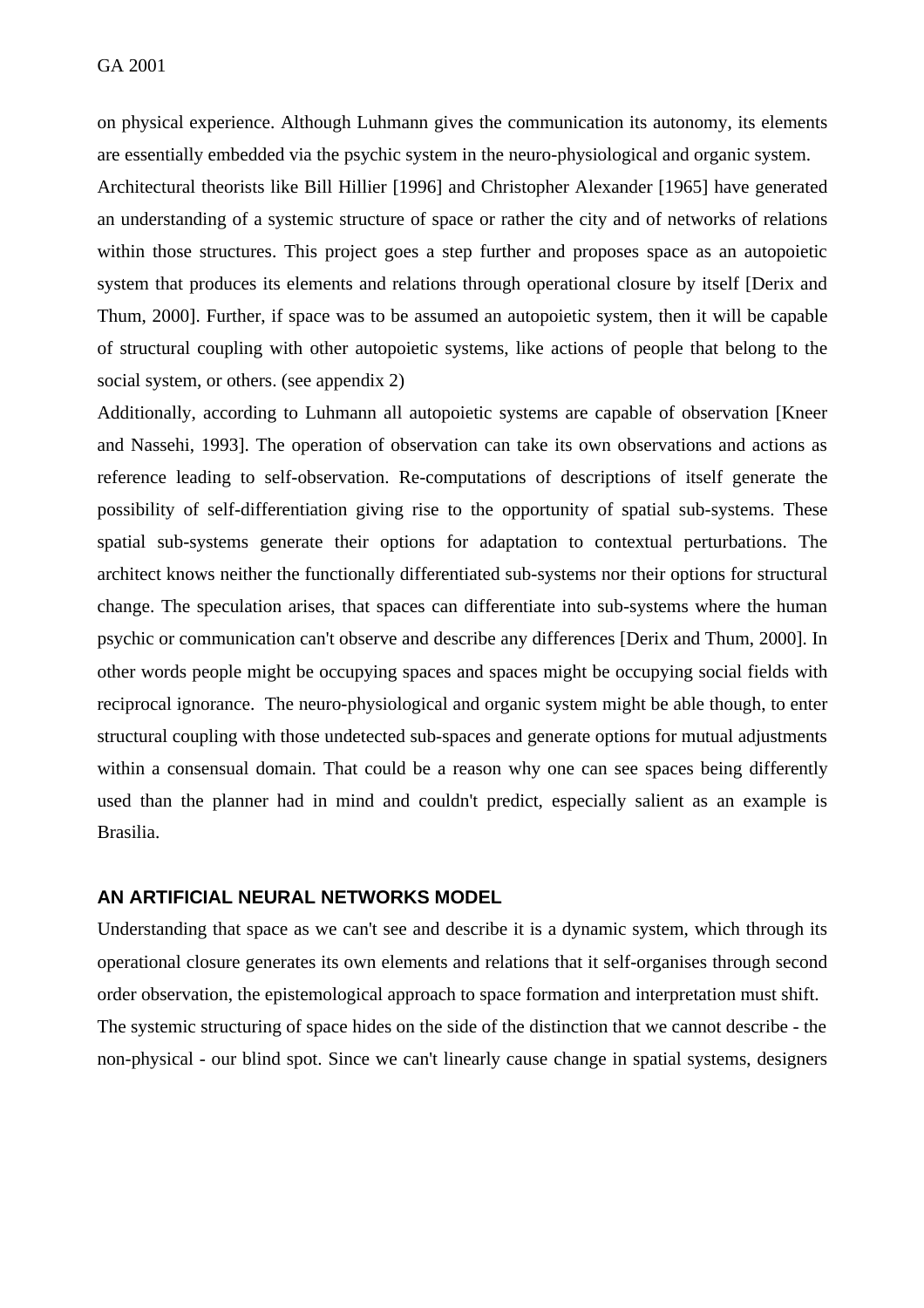should try to broaden their design approaches via new analytical tools of spatial relations [Derix and Thum, 2000].

 An artificial neural network (ANN) based on the Kohonen selforganizing feature map (SOM) shows close affinities to the conditions of complex and self-organizing systems qualifying itself as a good basis for an abstracted autopoietic spatial network [Cilliers, 1998].

The SOM developed by Teuvo Kohonen [1995] is one of the few unsupervised network types bearing close relations to the mechanical processes of the human cortex.



**Fig 13 Kohonen SOM Input-Output**

#### **SETUP & SPATIAL DETERMINANTS**

Kohonen's algorithm had to be modified from a two dimension to a three dimensional matrix where vectors could change their position and length in three-dimensional space.

As a 'proof of concept exercise', inputs the self-organizing space (SOS) 'perceives' are threedimensional points from a virtual model of the area north of King's Cross Station in London serving as a test site. The points are generally corner points of volumes, but the SOS can also interpolate points along edges between two existing points. This type of environmental input doesn't describe any volumes, planes or edges, in other words points are the smallest geometrical and morphological entity one can perceive without inferring a semantic object that is part of a human communicative consensual domain.

The SOS' matrix of neurons consists of 3D points as well. Each neuron establishes after each generation of adaptation a perceptive space within which it can 'perceive' points from the virtual model. This perceptive space is calculated by comparison of the distances (relations/ connections/ weights) of each neuron to all its neighbouring neurons in the matrix. Initially, the shortest connection determines the radius of a sphere that prescribes a sphere-external cubic perceptive space. After several tests, the cube seemed more suitable than the sphere, because it increases competition between neurons over input since perceptive spaces are more likely to overlap. Over time, each neuron's perceptive space radius might non-linearly change due to functions that memorise each neuron's position and input perception over a certain number of generations.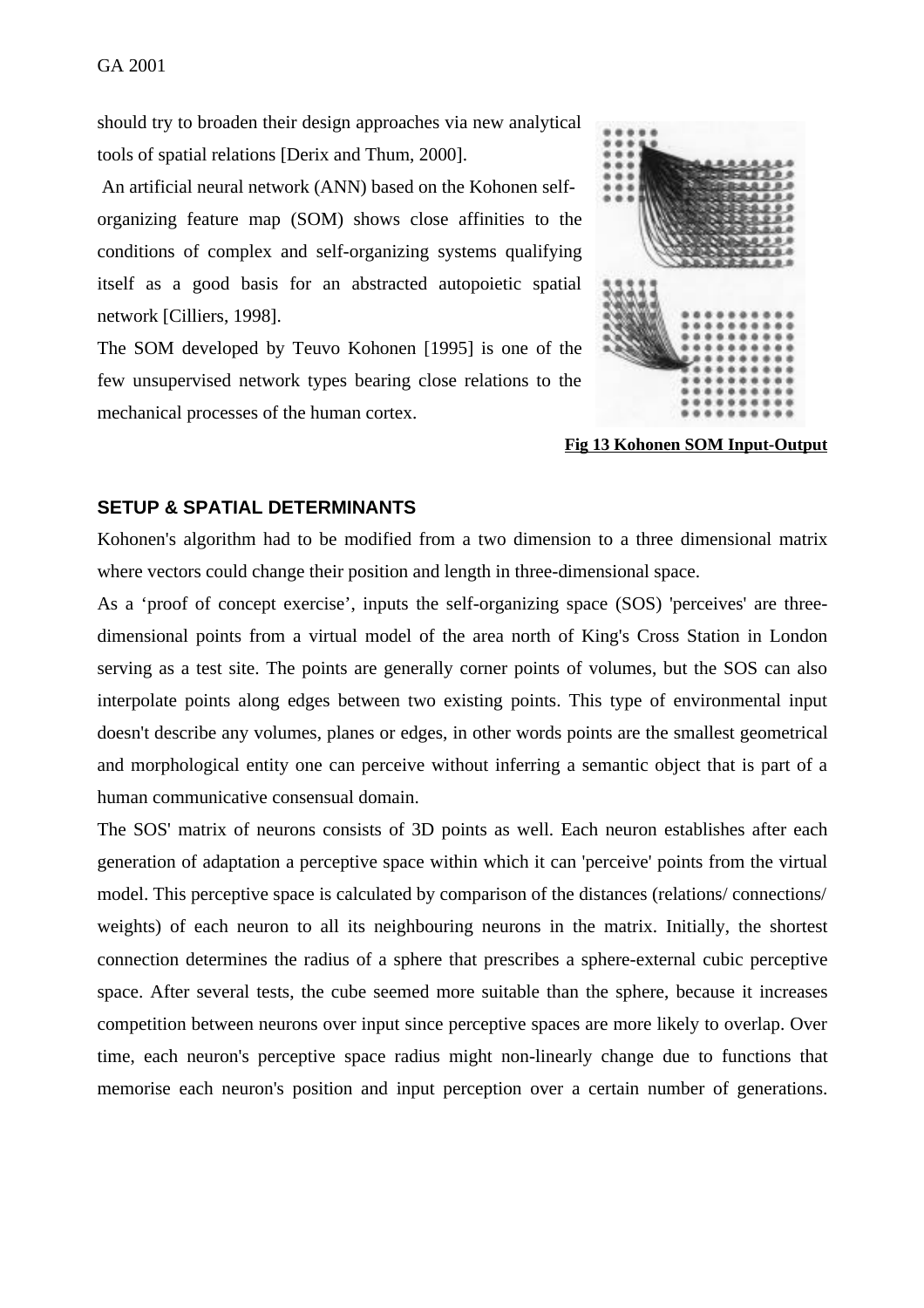#### GA 2001

These functions compute a local as well as global dynamism value, which when referenced to each neuron can modify the perceptive space of each single neuron separately. But each neuron can also modify its perceptive space by computation of its dynamism and previous perception. The SOS can therefore compute its previous perception, describe its own observations, and internally perturb its structure in order to maintain its homeostasis, aiding the continuation of perception. Generally ANNs adjust their structures only within one adaptive generation. S.A. Kauffman [1991] recommended 'networks can be made more complex by imposing certain *biases* on the nodes.' The bias imposed on the neurons of the SOS is the perceptive space based on distances to neighbours.



**Fig 14 Prototypical section**

When the perceptive spaces of the neurons have been established, each neuron compares at the beginning of each adaptive generation its Euclidean distance to all points of the virtual model stored in an array. Points inside the perceptive space will be considered as input for the neurons. But since several neurons might 'find' common points, competition over these points begins, resulting in the establishment of the winners as the neurons that have the closest position in space to the input points. Based on this competitive procedure, a multitude of points are selected from the virtual model, which form a space representing the contextual perturbation perceived.

#### **SELF-ORGANISATION PRINCIPLES**

After the space perturbing the SOS has been selected, the self-organisation of the network starts. As a basis for the learning Hebb's learning rule was used, which itself was first verbalised by Freud at the end of the  $19<sup>th</sup>$  century in his work 'Project for a scientific Psychology' [Cilliers, 1998]. During each step of an adaptive generation, one winner of the SOS will be assimilated over repetitive cycles to the perceived input point until it is marginally close to the spatial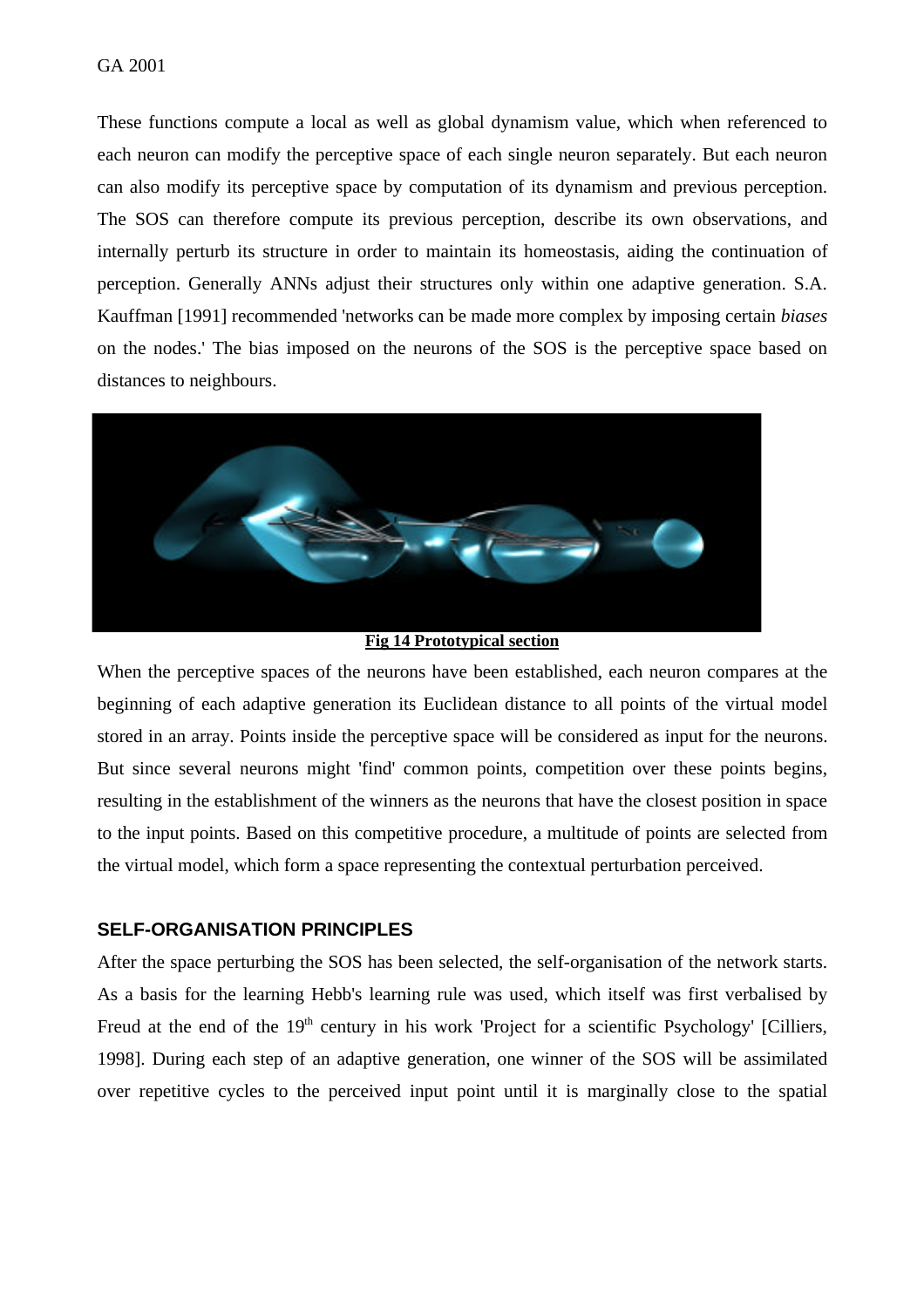position of that point. The winner establishes at the beginning of its assimilation process a monotonously decreasing neighbourhood around itself within which the contained neurons will also be assimilated to the input point, though to a lesser degree. All neurons outside that neighbourhood are dissimilated. This recursive feedback either excites neurons or inhibits them [Spitzer, 2000]. The competitive learning rule generates for each input one topological cluster, whereas the representation of the input itself is distributed over



**Fig 15 Perceptive Topologies**

the whole network. The differences between neuronal topological configurations contain *a* 'meaning' for the inputs perceived. Yet, since each winner will re-organise the structure of the SOS within one adaptive generation, the 'meaning' for each input is continuously referred as long as the SOS perceives new input spaces relating to Derrida's concept of *différance*. Theoretically, at the end of each adaptive generation a *Gestalt* is generated by the structure of the network that is isomorphic to the perceived space. Since on the other hand the structures at the beginning of each adaptive generation determine the present perception of the network, the evolution of the SOS heavily influences the present *Gestalt*. Thus, a perceived space will not be able to linearcausally generate a discrete isomorphic structure.

As mentioned above, an autopoietic system needs to be open in order to exchange energetic resources with its environment to retain its operational closure. The SOS takes points from its context, describing spaces. If on the other hand, the SOS can't perceive more than three points (a space), the system disintegrates, for it cannot maintain its internal processes that make adaptation possible. That condition of the presence of a contextual threshold at which the dynamism and the processes of the SOS cease to exist points towards an important characteristic of autopoietic systems: the necessity of embeddedness into an environment without which it can neither learn, evolve nor adapt [Steve Grand, 2000]. Just like artificial life, the SOS is context-dependent and as such makes it more coherent with complex system theory than other artificial parallelprocessing complex models that are context independent in order to maintain their processes.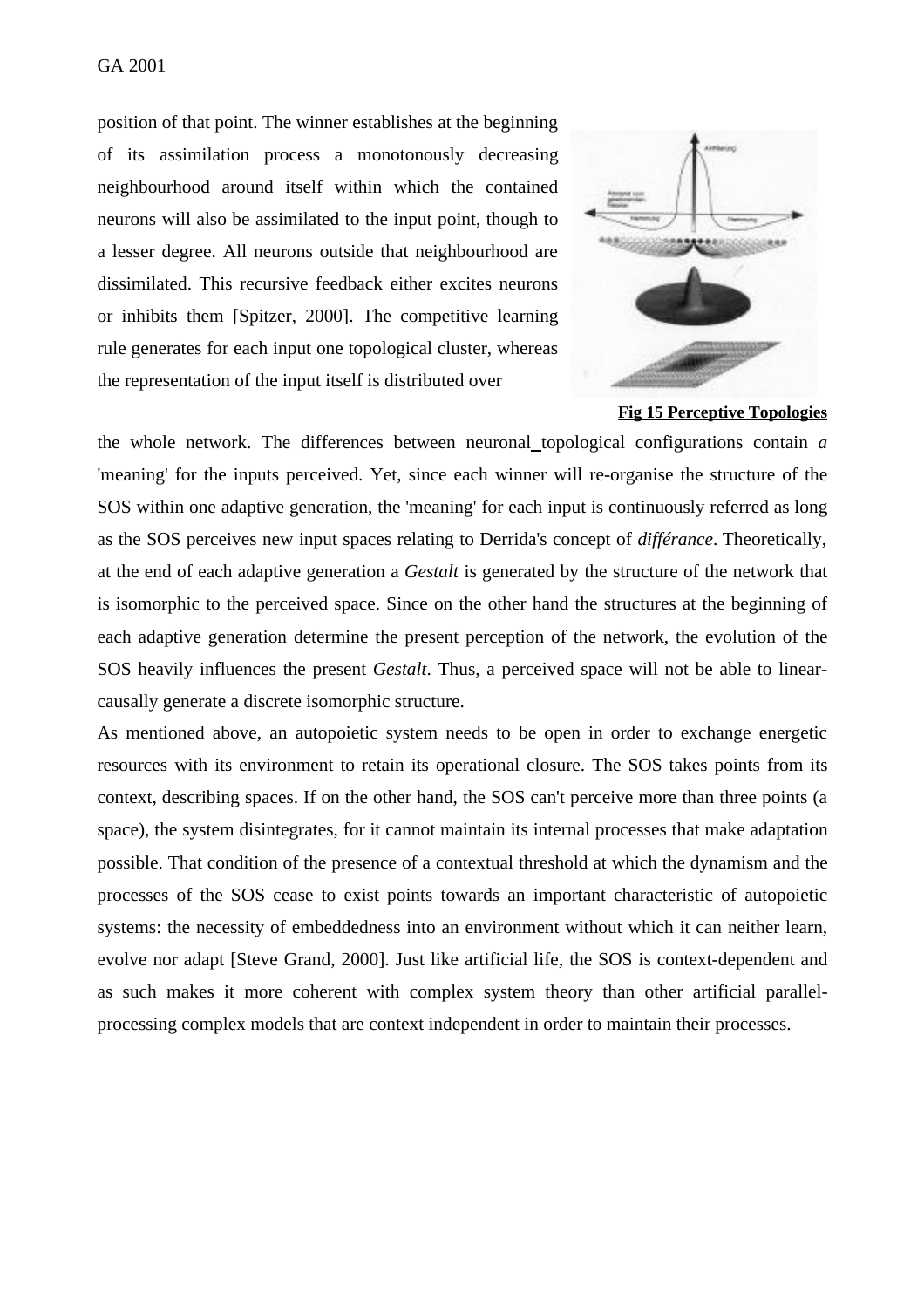#### GA 2001

Hebb's competitive learning rule is also termed the 'use-principle'. Input spaces that occur more frequently reinforce connections between a similar group of neurons facilitating the reading and classification of that input into topological clusters [Cilliers, 1998]. The frequency strengthening



**Fig 16 Single SOS adaptation inside and general view**

the connections between neurons of a certain topological cluster are also less likely to immediately perceive completely unrelated input since their perceptive spaces are much smaller due to the bias imposed on the neurons. Thus, similar input will be perceived within the same group of neurons, allowing for a generalised learning of affinities between features of input [Spitzer, 2000]. A sort of memory has been created.

If on the other hand an input is rarely perceived, strong connections cannot be formed and the organisation of that input in the network quickly re-structured. Thus, the input will be 'forgotten' again.

Cilliers describes Hebb's rule as a mnemonic function as following: '"Memory" refers here to the physical condition of the brain: which pathways are breached (facilitated) and which are not. Memory is not a cognitive function performed by a conscious subject, but an unconscious characteristic of the brain.' [Cilliers, 1998]

To visualise the structural space and morphologies the SOS generates, an algorithm that generates implicit surfaces enveloping densities of in this case points, which represent the neurons was applied. The algorithm used for the SOS is called 'marching cube algorithm' Bloomenthal, 1988]. With the help of implicit surfaces a distinction between the systemic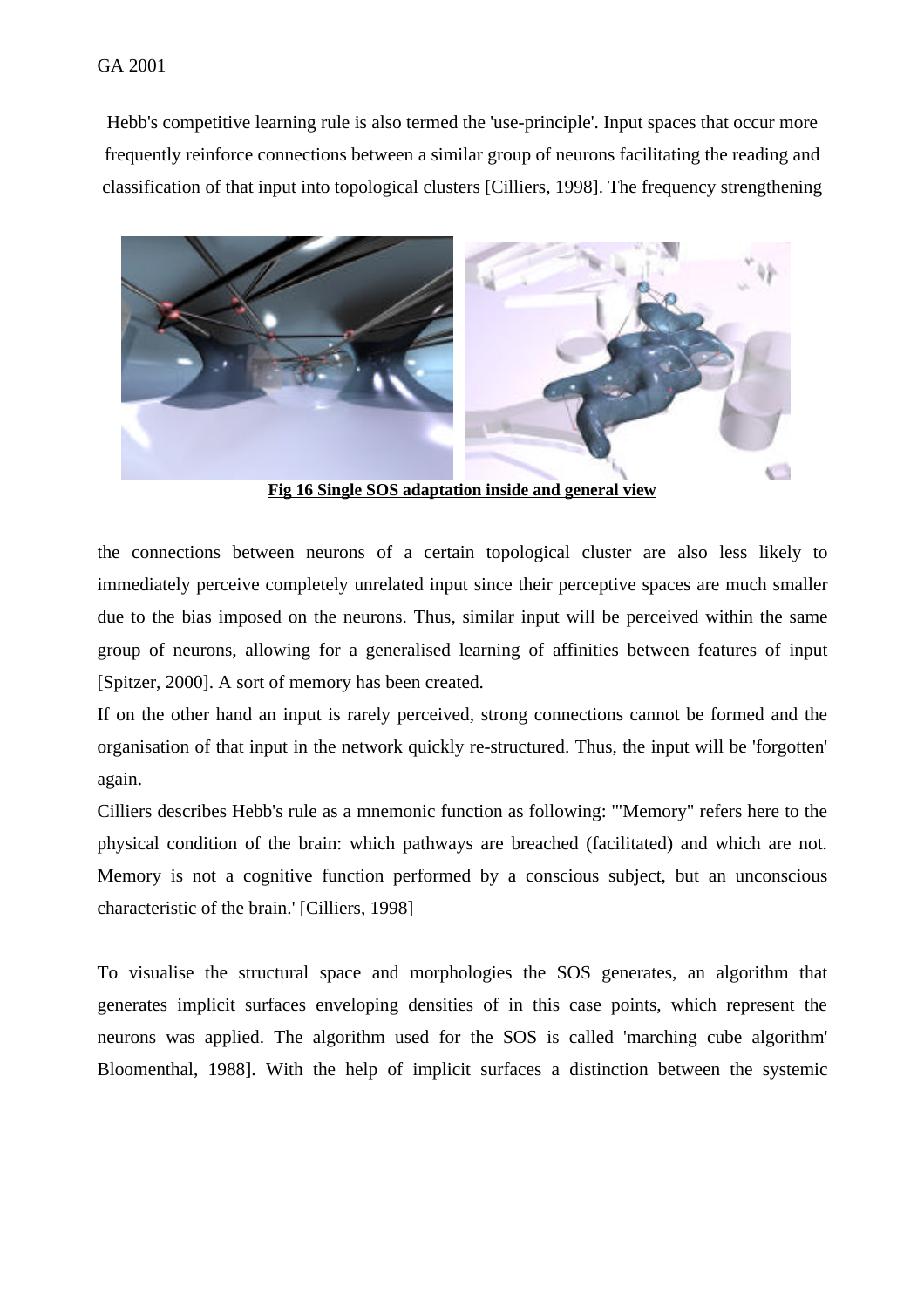internal body or form from its environment is possible that enables the analysis of neuro-spatial typologies about which will be talked further down.

### **EMERGENT PHENOMENA**

Autopoietic systems are rooted with their smallest decomposable elements within the environment that defines those units [Miller and Lenneberg, 1978]. So that the human being, although composed of four autonomous systems, can be traced to its organic biological context the cells are embedded in. One binary code of distinction for visual and haptic sensing is physical/ non-physical, as discussed above. For an attempt at an autopoietic spatial system like the SOS the smallest element is a space made of at least four points. The problem arises that it is unknown what code of distinction the SOS or space in general is based on. Not being able to grasp its code of distinction, it seems impossible for now to investigate into possible communicative consensual domains space might develop. Therefore, space as it is based on a very different type of perception will generate its own type of 'reality', making it very difficult to evaluate, as of at this point in time, the *Gestalten* and morphologies that the SOS brings forth.



**Fig 17 perspective of tracked morphology**

Whilst investigating a large number of footage of animations taken from the network, a repetitive feature appeared to be discernible that could be associated to a phenomenon present in our human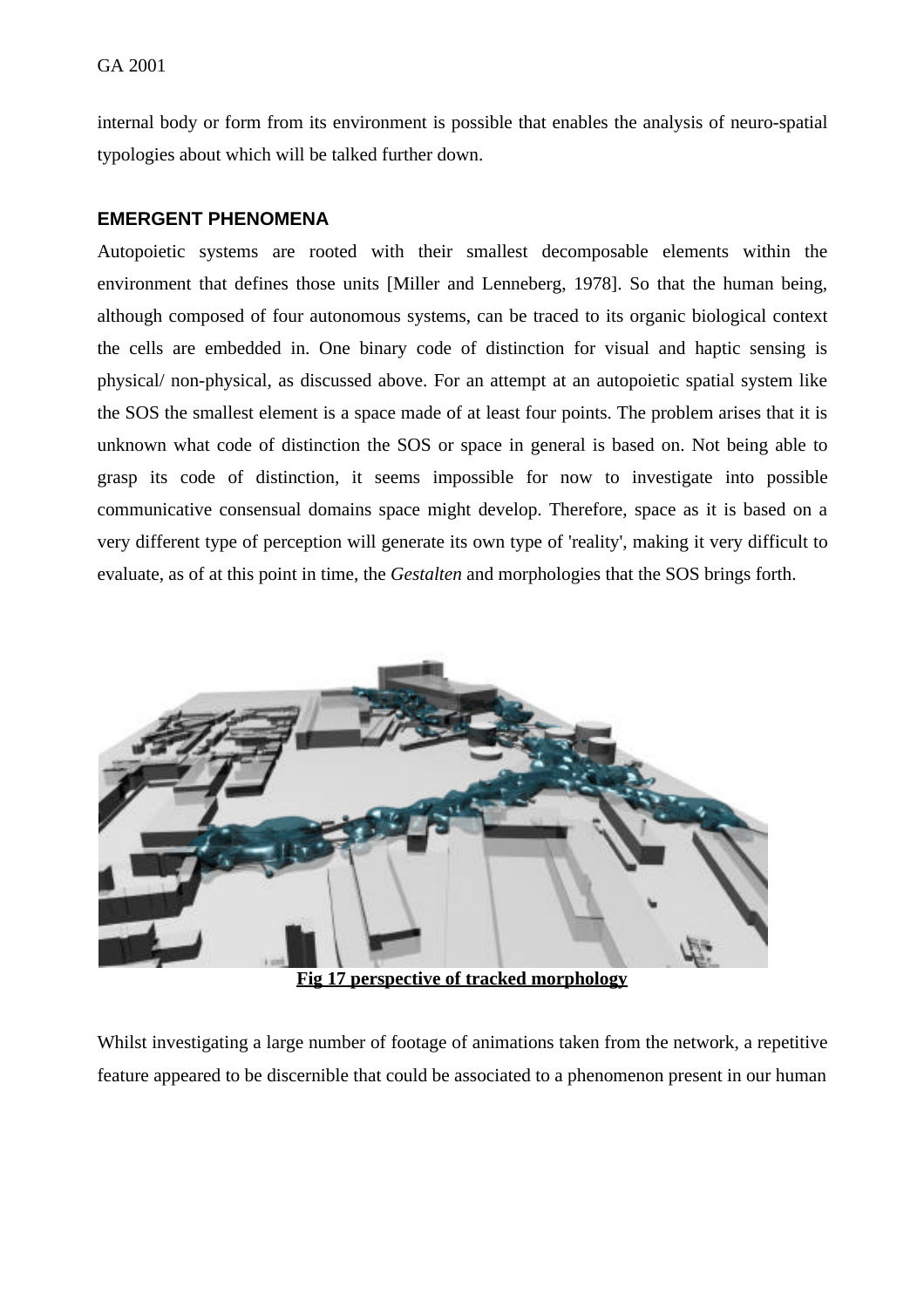communicative consensual domain. It is a kind of behaviour and decision making process that the SOS expresses through a topological sequence of *Gestalten*. Towards the end of an adaptive generation the structure and therefore shape of the SOS comes to momentary stable states when the input space has been sufficiently adapted to. In those phases toward the end of one generation and at the beginning of another, some neurons, possibly those that have been inhibited throughout the generation, will generally be isolated outside the topological clusters of neurons. Those

neurons will probably have a greater perceptive space and function as a type of dominant sensor, or *feeler*, which explores the future options of perception. Metaphorically speaking, it behaves like a snail that feels the environment and takes decisions for the network of how interesting a certain direction seems. The consequence is either that the main cluster of the network will follow into the direction of the *feeler*, the *feeler* withdraws and re-integrates with the main cluster, or the network fragments into clusters. Such a repetitive phenomenon



#### **fig 18 haptic feelers**

like the above described *quasi-haptic* sensory perception of the SOS is described by Cilliers as a pattern of entrainment. He states that ' when patterns will catch others in their wake in the sense that they will start appearing in concert. This process increases the order in a system and facilitates the formation of associations through resonance' [Cilliers, 1998]. Kauffman also puts forward some arguments for the emergence of features in self-organizing systems: 'He

demonstrated the formation of order through "cores" of stability that form in a network. This stability "percolates" through the network as adjacent nodes are drawn into stability by the already stable group. The result is that the network is "partitioned into an unchanging frozen core and islands of changing elements". Fluctuating groups are thus isolated, and order is imposed upon the network [Kauffman, 1991].'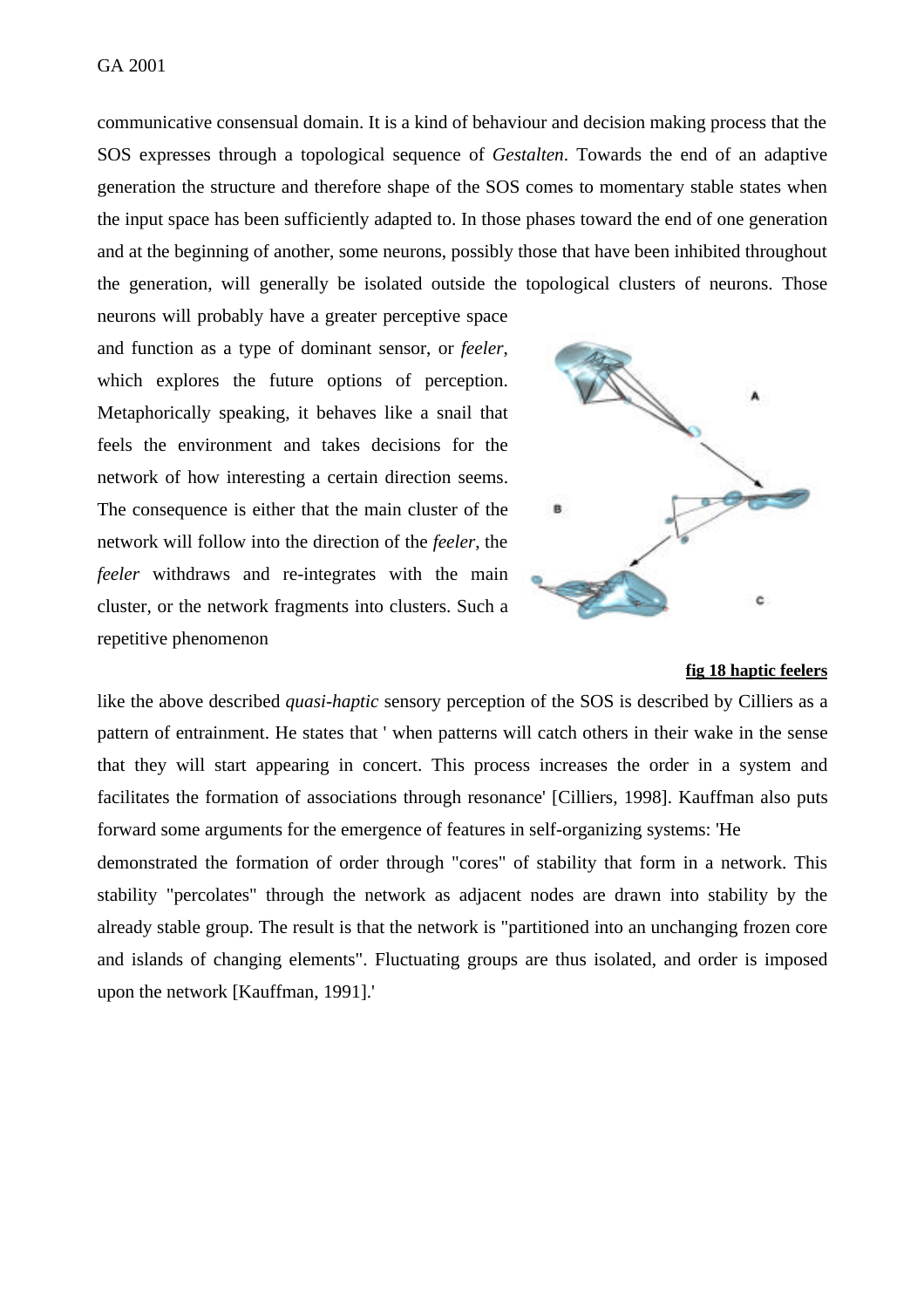#### **CONCLUSION**

The current self-organizing spatial neural network can merely be regarded as a morphogenetical tool that incorporates salient characteristics of complex as well as autopoietic systems at a low level of complexity. The virtual model of the site under investigation to test the analytical and syntactical skills of the neural network is also of much reduced complexity. Further, it would be desirable to introduce additional input variables that the SOS could perceive and adapt to. However, the resulting Gestalten and the adaptational structures of the network suggest some *real* complexities resulting from its interactions through perception and their organisations.

To be able to literally make more sense of the networks' *Gestalten* within our semantics of our communicative consensual domain, one must apply other levels of reading to the resulting structures. The SOS can only be the very first step in the analysis of complex systems, such as the urban tissue. New ways of classifying and describing the results must be added on via maybe other neural networks or genetic algorithms that can develop 'fitness functions' for generated morphologies. Even then the development of a 'fitness function' will be difficult to justify unless it would be generated by a complex system itself:

'Since the self-organizing process is not guided or determined by specific goals, it is often difficult to talk about the *function* of such a system. As soon as we introduce the notion of function, we run the risk either of anthropomorphizing, or of introducing an external reason for the structure of the system, exactly those aspects we are trying to avoid. When a system is described within the context of a larger system, it is possible to talk of a function of the subsystem *only within that context*. […] The notion of function is intimately linked to our *descriptions* of complex systems. The process of self-organisation cannot be driven by the attempt to perform a function; it is rather the result of an evolutive process whereby a system will simply not survive if it cannot adapt to more complex circumstances.' [Cilliers, 1998]

## **Appendix 1**

The form bank was defined as a set of lists which represented (as numbers) the sub sets of proportions that define the form bank. To create a particular instance random picks were made in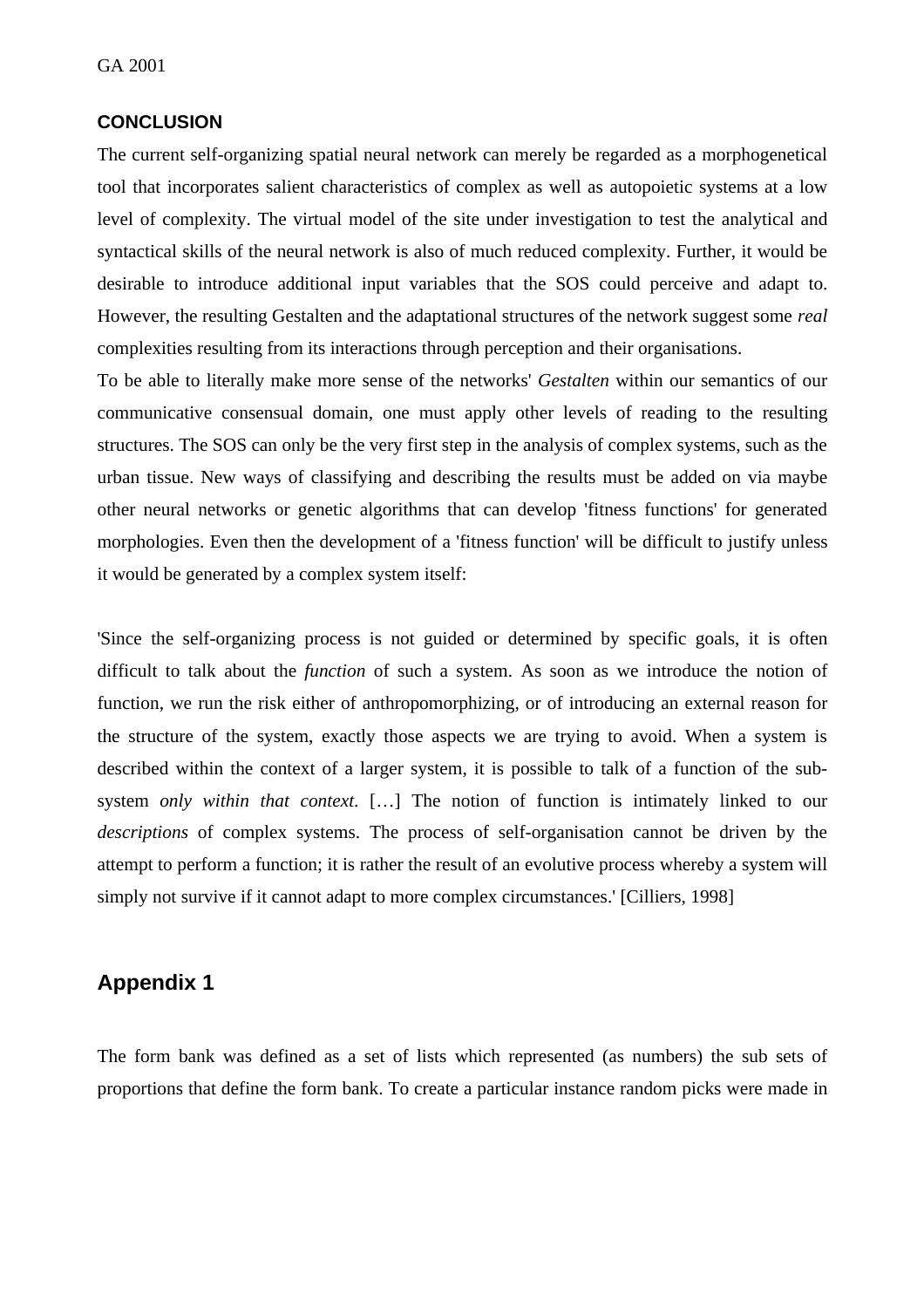the lists to select 3 particular postions along the lists, the proportion from which width breadth and length can be calculated. The only way that evolution can work is for the genes passed on to descendants to specify as accurately as possible their phenotypic expression. Then the fitness score can be reliably associated with particular genes. If part of the genotype > phenotype expression allows for random generation of morphological parameters (size of a block for instance) it is useless to pick a winner as its descendants will be just as likely to generate unfit morphologies. The solution is to write a function is initially parameterisable (to cover the widest range of legal shapes) but once evaluated always returns the same result.

## **Appendix 2**

#### Maturana Foerster, Luhmann

*'Some systems have a very large number of components and perform sophisticated tasks, but in a way that can be analysed (in the full sense of the word) accurately. Such a system is complicated.'[Cilliers,1998]*

A consequence of complicated systems is their linear-mechanical functioning, which prohibits adaptation to changes in the tasks or the contextual parameters prescribed. The car as a machine for example is as whole causally defined by he parts in a summative manner. In a similar fashion modern and contemporary architects synthesise their buildings or in fact entire city quarters. Master plans are self-contained systems that generally neglect their environment. Building and urban planning degenerate into reductive experiments *in vitro*. The second law of thermodynamics proved *in vitro* experiments to be alienated from the 'real world' and its dynamics [Tor Norretranders, 1991].

Open systems on the other hand are dynamic. The ability of simultaneous feedback at local scale enables the systems to respond to context generating the global form. The global form determines the organisation that is functionally differentiated from its environment via the adaptation of its parts. Thus, contextual openness demands organisational closure [Maturana and Varela, 1987].

Subsequently, an environmental stimulus will be distributed over the whole system. The representation of whatever has been perceived is not locally stored and indefinitely fixed, but relies on ephemeral configurations between the system's elements.

This notion of dynamic distribution is found most clearly in the French philosopher's, Jacques Derrida's language theory. Derrida's key-concept is found in his term *différance*, which combines the concepts of difference with deferment. Meaning lies within the dynamic distributed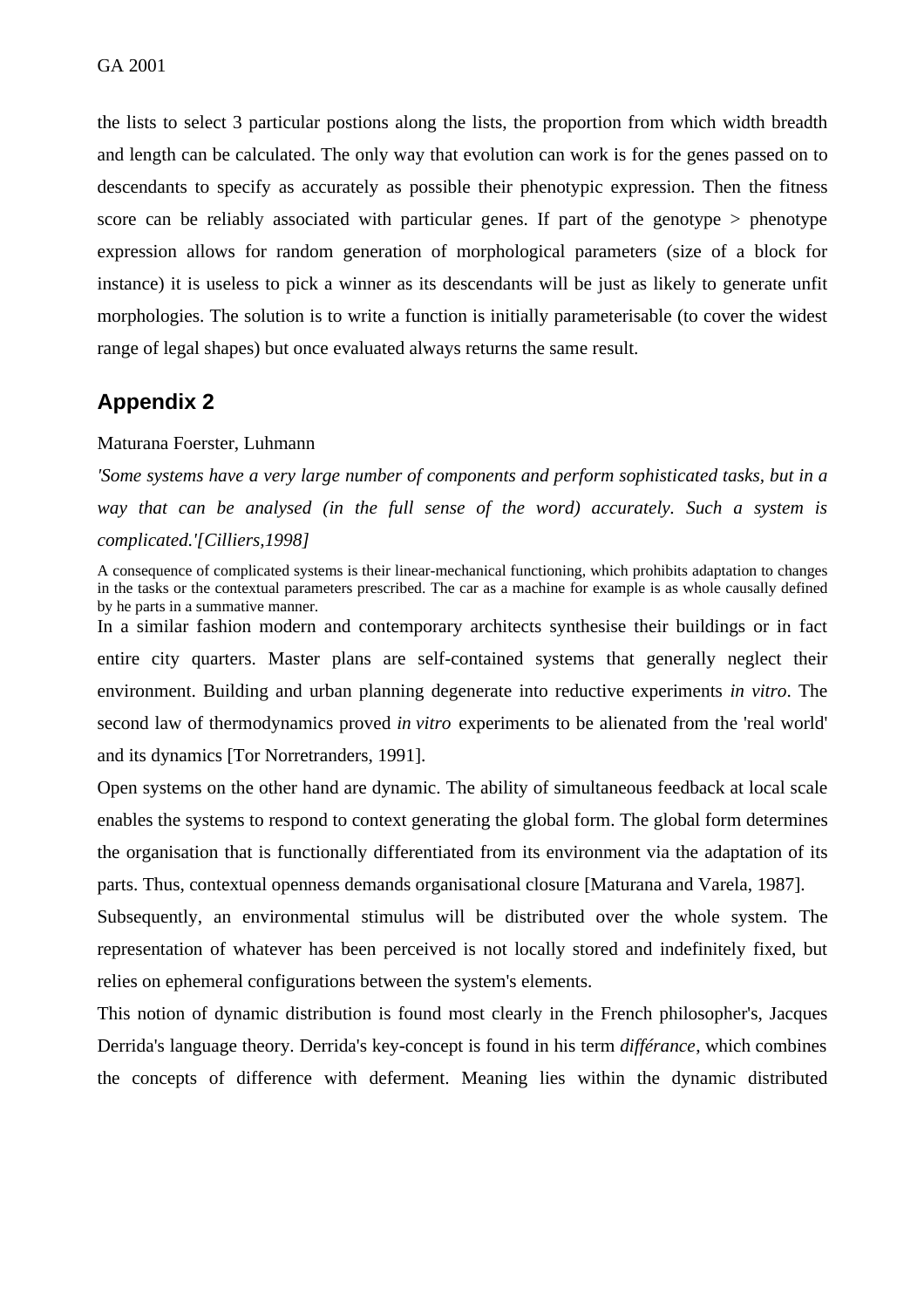relationships of the system's elements -here signs. The input of a new communication and the following changes of the system's structure are self-referential processes, which ensure each other's existence - neither the sign nor the language is dominant [Cilliers, 1998].

Autonomy (openness via closure), non-linearity, distributedness, self-reference and selfpropagation, are all included as principles in Maturana's, a Chilean neuroscientists, theory of autopoiesis [Maturana and Varela, 1987].

Autopoietic systems are as an emerging organisation defined by their smallest units. In the case of living systems, these units are biological cells. Consequently, any meta-level of organisation emerging from the interaction of the cells, as consciousness, is however embedded within the physical world. The cybernetician Heinz von Foerster described cognition as a process of computations of computations [von Foerster, 1984]. Not the quality, but the quantity of *a* reality is perceived. Contextual stimulations do not linearly provoke a certain neuronal configuration or description, but the computation of neurons in an early instance referenced to previous neuronal computations generates optional descriptions.



Foerster's example leads to another aspect of autopoietic systems. The history of all structural adjustments of a system is called its ontogeny. During the ontogeny certain stimuli return more frequently than others. High frequency enforces the formulation of more elaborate structural configurations, which assures an automated preparedness for recurring situations. Living systems

are structurally determined through their ontogeny [Maturana and Varela, 1987].

The phenomenon of two autopoietic systems recurrently perturbing each other is called *structural coupling*. Via *structural coupling* modi of behaviour are automatized and intentions created. The meta-spaces that contain those coupled structures Maturana describes as *consensual domains*. A system's ontogeny **Fig A1 Traditional Cognition**

determines if a system is fit to participate in a *consensual domain*. Maturana's concept of cognition rests within *structural coupling*. Perceptions, and meanings within a consensual domain, are generated through perturbations from the environment - interactions between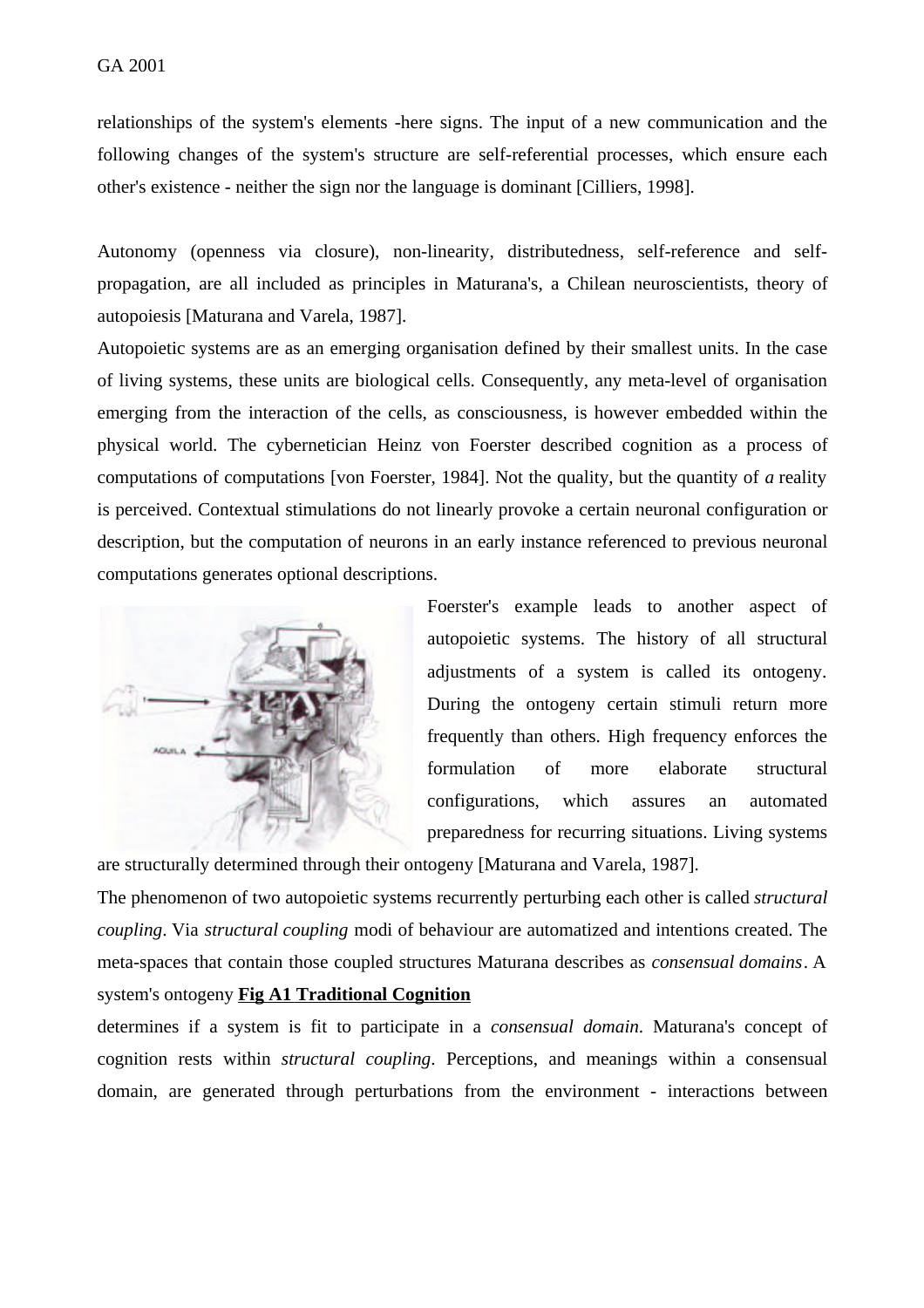systems and with their context. He calls it *Enaction*. Similarly, Piaget pointed out, that 'The "intuition" of space is not a reading or apprehension of the properties of objects, but from the very beginning, an action performed on them [Piaget and Inhelder, 1956].'

The German sociologist Luhmann expands Maturana's definition of the human being as one autopoietic system by dividing it into four autonomous systems: the organic, the neurophysiologic, the psychic and the communicative [Kneer and Nassehi, 1993].

The smallest unit of the communication system is a synthetic communication, which is composed of two processes, observation and description. The distinction for an observation is based on binary codes. At any one time a communication can only observe and describe one side of an argument. The unseen side of an observation can be compared to the 'blind spot' of our eye.

Luhmann attributes the process of observation to all autopoietic systems. Since autopoietic systems produce their elements and their relations themselves, also the processes of observation and description are system internal operations [Kneer and Nassehi, 1993]. Thus, observations are also structure determined based on the system's ontogeny. Through the self-referential interactions of the communication system and its operational closure, communications can either communicate *about* something - an external reference - or describe its own observations and take itself as reference. Autopoietic systems have the ability of self-observation or second order observation, reminding of course of von Foerster's example of *a* reality or the act of cognition and perception being computations of previous computations.

Luhmann substitutes Maturana's consensual domains through sub-systems. Sub-systems emerge from highly complex systems, such as quarters within cities. If via second order observation the perspectives of an observation or the complexity of the code of distinction increase, the structures of a system differentiate themselves to an ever-higher number of specific systems internal as well as external (contextual) perturbations. To deal with such complexity, the system modulates itself into sub-systems with their own code of distinctions, i.e. architecture into surveyor, builder, designer (who's field is differentiated into model maker, cad-specialist, 3D modeller, draftsmen, etc). Each subsystem generates through self-observation new sets of perception/ perspectives and systemic structures that increase the adaptational options when perturbed. Thus, the system as a whole possesses an excess of options for adjustment to contextual and internal perturbations,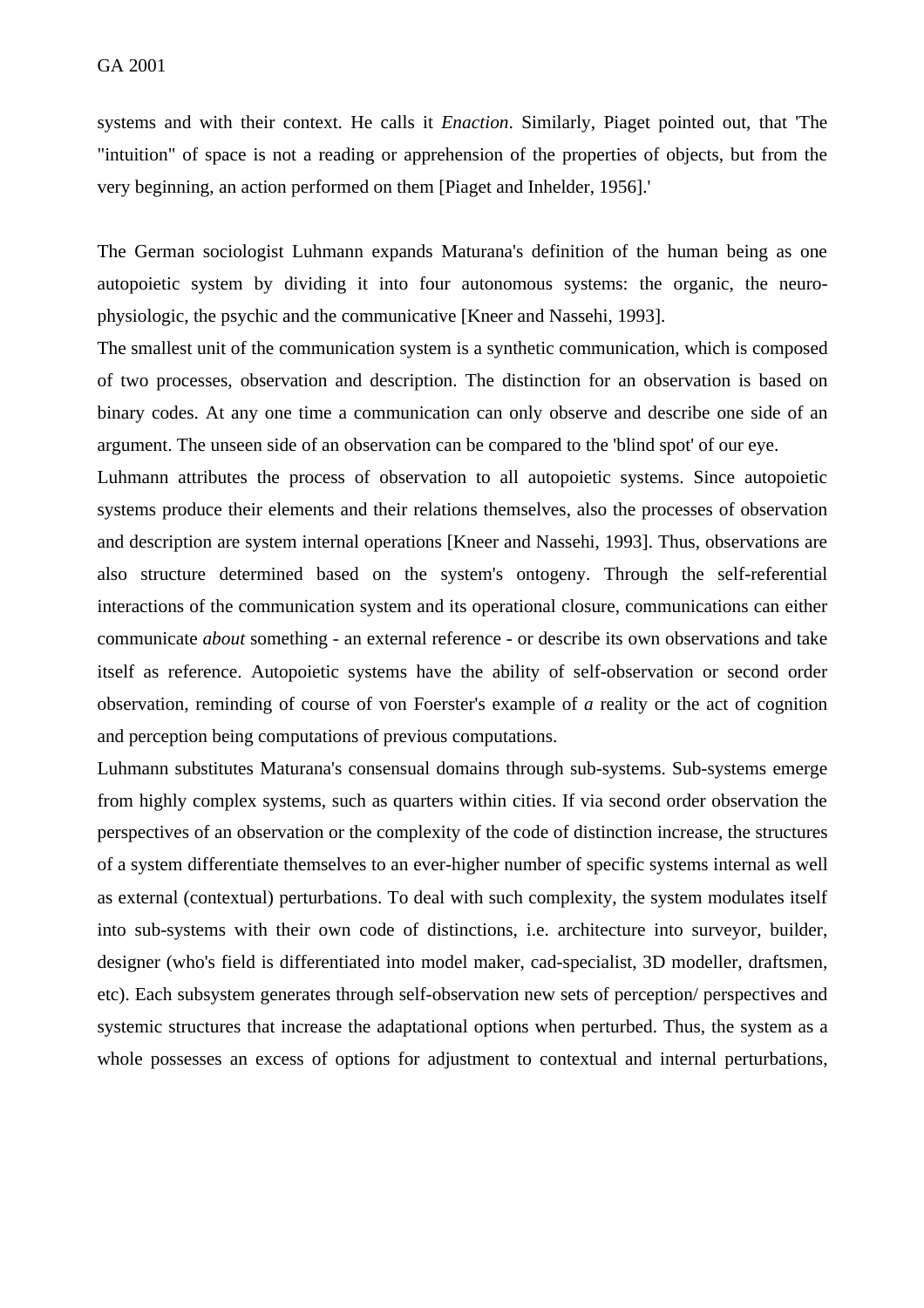#### GA 2001

which assures survival chances. Sub-systems perceive *a reality* according to their own codes of distinction.

#### References

Alexander, Christopher 'A City is not a Tree', Architectural forum, 122, no. 1, 4/1965 Alexander Christiopher, 'Notes on the Synthesis of Form', Harvard University Press, 1974 Anderson S "Problem-Solving and Problem-Worrying" Architectural Association 1966 (private communication) Bertalanffy, Ludwig von "General System Theory. Foundations, Development, Applications", George Braziller, New York, 1968 Bentley, Peter J., Evolutionary Design by Computers, Morgan Kaufmann Publishers; 1999 Bloomenthal, Jules 'Implicit Surfaces', Unchained Geometry, Seattle, 1988 Bonabeau, Eric , Dorigo, Marco and Theraulaz , Guy 'Swarm Intelligence. From Natural to Artificial Systems' Oxford University Press, 1999. Broughton, T.A.Tan, ., P.S. Coates, . "The Use of Genetic Programming in Exploring 3d Design Worlds." CAAD Futures 1997, R. Junge (ed), Kluwer Academic Publishers ,1997 N. Chomsky, 'Syntactic Structures', The Hague: Mouton, 1957 Cilliers,Paul . 'Complexity and Postmodernism. Understanding complex systems' Routledge, London, 1998. Coates P.S.& Makris D. "Genetic programming & Spatial morphogenisis" AISB '99 symposium on creative evolutionary systems Published by the Society for the study of artificial intelligence and simulation of behaviour Sussex University dept of Cognitive science. Edinburgh1999 Coates Paul S. AA Dipl & Hazarika Luit MSc B.Arch "The use of Genetic Programming for applications in the field of spatial composition" GA 1999 Milan Coates P.S. H.Jackson 'Evolving spatial configurations' Eurographics 98 ICST.London 1998 Coates Jackson& Broughton *Chapter 14* in : Ed P.Bentley "Evolutionary design by computers". Morgan Kaufmann 1999 Derrida, Jacques "Margins of Philosophy", Brighton, Harvester Press, 1982 Derix C. and Thum, R.'soS: self-organizing Space', essay for Generative Art 2000 Conference, Milan, 2000 Gips J, Stiny G, 1980, "Production systems and grammars: a uniform characterization", Environment and Planning B 7 399-408 Goldberg, David, E., Genetic Algorithms in Search Optimization and Machine Learning, Addison-Wesley 1989 Steve Grand, 'Creation - Life and how to make It', Weidenfeld and Nicoloson, London, 2000 Heinz von Foerster, "On Constructing a Reality", Lesson on Constructivism & 2nd Order Cybernetics, published in 'Observing Systems', Intersystems Publications, Blackburn, Virginia, 1984 Hermann Haken & Robert Graham, 'Synergetics - The theory of Cooperation', Umschau 6 (eds), 1971 Bill Hillier, 'Space is the machine', Cambridge University Press, Cambridge, 1996 Jacob C *Genetic L-System Programming* in Davidor Schwefel & Reinhard "Parallel problem solving from nature III" Springer Verlag. Jacobs, J.'The Death and Life of Great American Cities', Vintage Books, New York, 1961 Jeffrey M.L., Generating Fractal Architecture, 1998, University of East London, Msc Thesis, Computing and Design Koza. J. R Genetic Programming: On the programming of computers by means of natural selection. Harvard University Press,Cambridge MA,1992 Koza. J. R Genetic Programming II. Automatic Discovery of Reusable Programs.Harvard University Press,Cambridge MA,1994

Kaandoorp J.A. Fractal modelling Growth and form in biologySpringer Verlag Berlin 1994

Kruijtzer G., Ruimte en Getal, het plastische getal en het gulden snede getal, 1998, Architectura & Natura Press, Amsterdam

Kauffman, S.A. 'Antichaos and Adaptation.', Scientific American, pp. 64-70, August, 1991